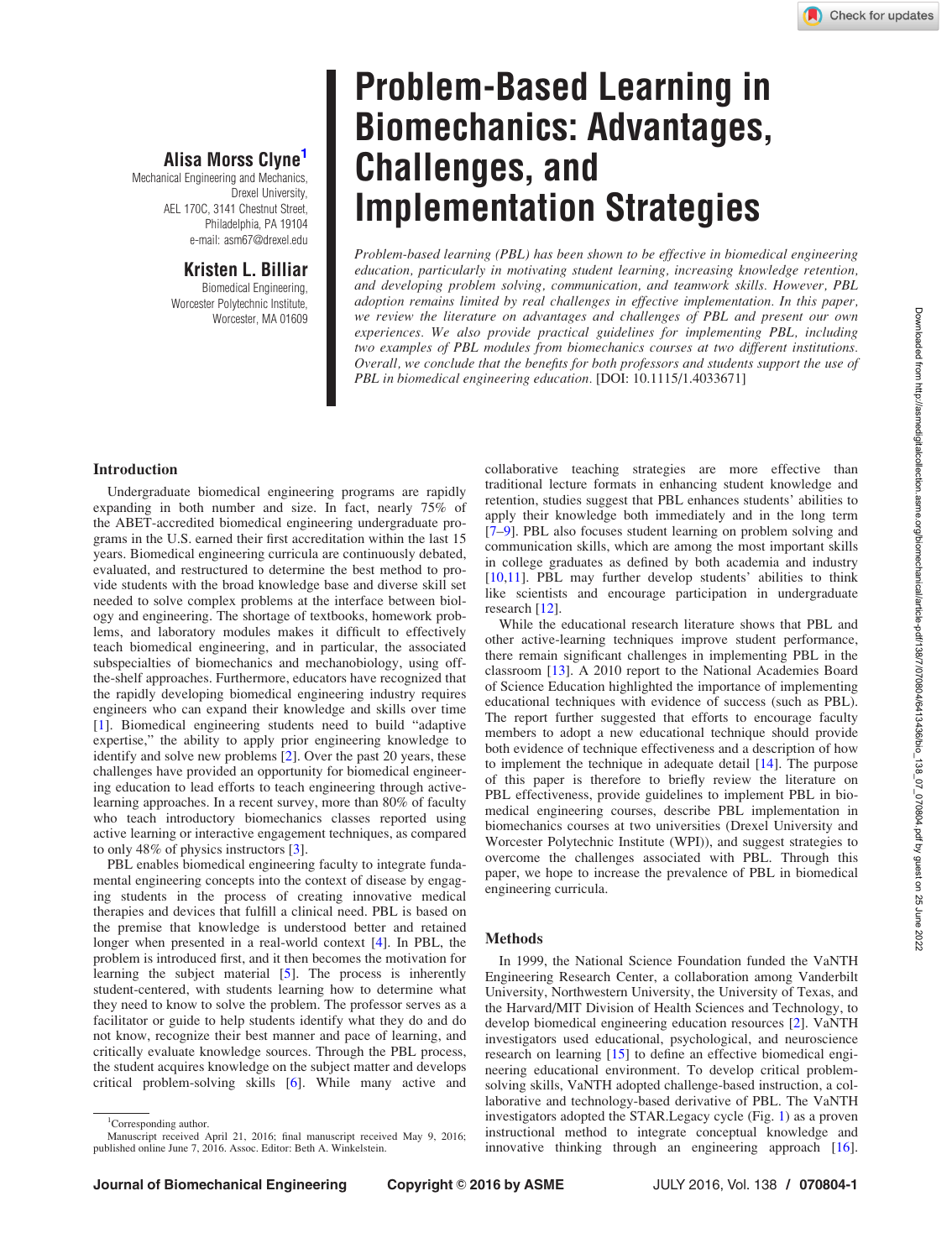<span id="page-1-0"></span>

Fig. 1 The VaNTH STAR.Legacy cycle. The STAR.Legacy cycle begins with the challenge. Students generate ideas about how to solve the challenge based on their initial knowledge and then consider expert opinions on the challenge in the multiple perspectives phase. Students use these initial experiences to drive the research and revise phase. Students then test their mettle in an assessment, such as a quiz or problem set. If students discover they need to enhance their knowledge, they can return to the research and revise phase. Finally, the students go public to present their solution to the challenge.

The STAR.Legacy cycle begins by posing an initial challenge. Students then apply what they already know to generate initial ideas about how to solve the challenge as well as determine what additional knowledge they need to solve the challenge. In the "multiple perspectives" phase, students take into account ideas by other people familiar with these or similar challenges (e.g., industry professionals and end users). Students then use these initial experiences to develop questions to be answered during the research phase. Research is instructor-supported and can take the form of online or in-class lectures, discussions, and demonstrations among many others. Students then "test their mettle" by applying the new knowledge to an assessment technique, such as a quiz or problem set. This allows students to return to the research phase if needed to enhance their knowledge. Finally, the students "go public" by synthesizing their newly acquired knowledge to solve either the original or an analogous challenge (e.g., exam, presentation, and report).

The problem or challenge is the foundation of the STAR.Legacy Cycle or any PBL-based approach. Faculty should carefully research, assess, and revise problems prior to the start of the course. PBL problems can be created through an iterative fivestep process:

### Step 1: Consider Course Objectives and Context

Some of the most important work in creating PBL problems occurs even before the problems are written. As with planning any course, the course objectives and context should be considered before the course materials are created. Specifically, faculty should consider the course level and student maturity, since a problem for a freshman-level course should be less complex, require less existing knowledge, and incorporate guidance in finding reliable information as compared to a problem for a seniorlevel course. Faculty should also assess what knowledge the students already have, in terms of both lecture and laboratory based prerequisites and practical experience (e.g., co-ops or internships). Finally, faculty should consider the time frame in which the course will be taught (quarter or semester) and how much of the course will be converted to a PBL format. PBL-based instruction takes more time, since students must find, interpret, and then use knowledge. Therefore, a mix of traditional lecture-based teaching and PBL may be best for both faculty and students. A mixed format enables faculty to cover a greater breadth of required course

material and include classes and assessment techniques that are more familiar to both faculty and students.

Step 2: Identify Learning Objectives

The second step in creating a PBL problem is to define the learning objectives associated with that problem. Learning objectives are statements that describe what students should know or be able to do by the end of the problem module. Learning objectives can be both content- and process-oriented. A content-oriented learning objective is specific to the course subject and describes basic knowledge and understanding of specific concepts or techniques in the discipline. An example content-oriented biomechanics learning objective could be "draw a free-body diagram of forces acting on the knee." Process-oriented learning objectives describe global skills, such as effective oral and written communication, working well with others, acquiring and evaluating information, and higher order critical thinking. An example process-oriented learning objective could be "critically review a scientific journal article." Well-defined learning objectives guide problem development and ensure that the problem remains focused on the material that the students should master.

#### Step 3: Identify Real-World Context

The next step is to ground the problem in real-world context to enhance relevancy to the students. The problem context should be specific and easy to understand, while the problem solution should be ambiguous with no single right answer. Instead, the students must decide what they would do. Perhaps the quickest way to create an authentic problem is to take a current textbook problem and adapt it to fit a real-world situation. For example, a textbook problem analyzing flow through a stenosis could be adapted by introducing it within the framework of a celebrity who is considering when to get a stenosed aortic valve replaced and what type of valve to get. Real-world context can often be found in current events or in newspaper articles. For faculty actively engaged in research, real-world context can also be found in research papers or in the laboratory. For example, the authors previously based problems on endothelial cell response to flow and cyclic strain in diabetic conditions [\[17,18](#page-8-0)]. These types of problems can be simple to create and implement, since faculty already ground their research in clinical problems, and the techniques and sample data are readily available. The integration of research and education can furthermore make the PBL module more relevant and meaningful to both the professor and the students.

Step 4: Draft the Problem

Good PBL problems apply higher orders of Bloom's taxonomy (Table [1](#page-2-0)) [\[19,20](#page-8-0)]. While a problem may start with requiring students to remember, understand, and apply knowledge, the problem should in the end require students to create something new or reach a consensus about a complex, open-ended situation. To write the problem itself, the professor should take on the additional role of being a storyteller. The problem should start with a hook to draw students in, and students should be able to relate to and care about the interesting characters in the problem. While the problem should contain enough context to motivate the students and make the problem seem solvable, the problem situation should remain somewhat ambiguous so that students uncover what information they do and do not have. While the professor may guide students to find critical information, part of the PBL process requires students to learn how to find the information that they need.

The problem can seem more interesting and manageable to students if it is written using a multistage approach. For example, a complex problem like designing a point-of-care cancer screening device might start with a stage to determine which cancer cell property to use for detection, continue with a stage to determine which point-of-care technology to select, and then conclude with a stage in which students design a new point-of-care device to detect cancer cells using their selected cell property. The professor can include prompting questions in the problem statement to help students discover what they already know and what they need to find out. The final problem outcome should include a written or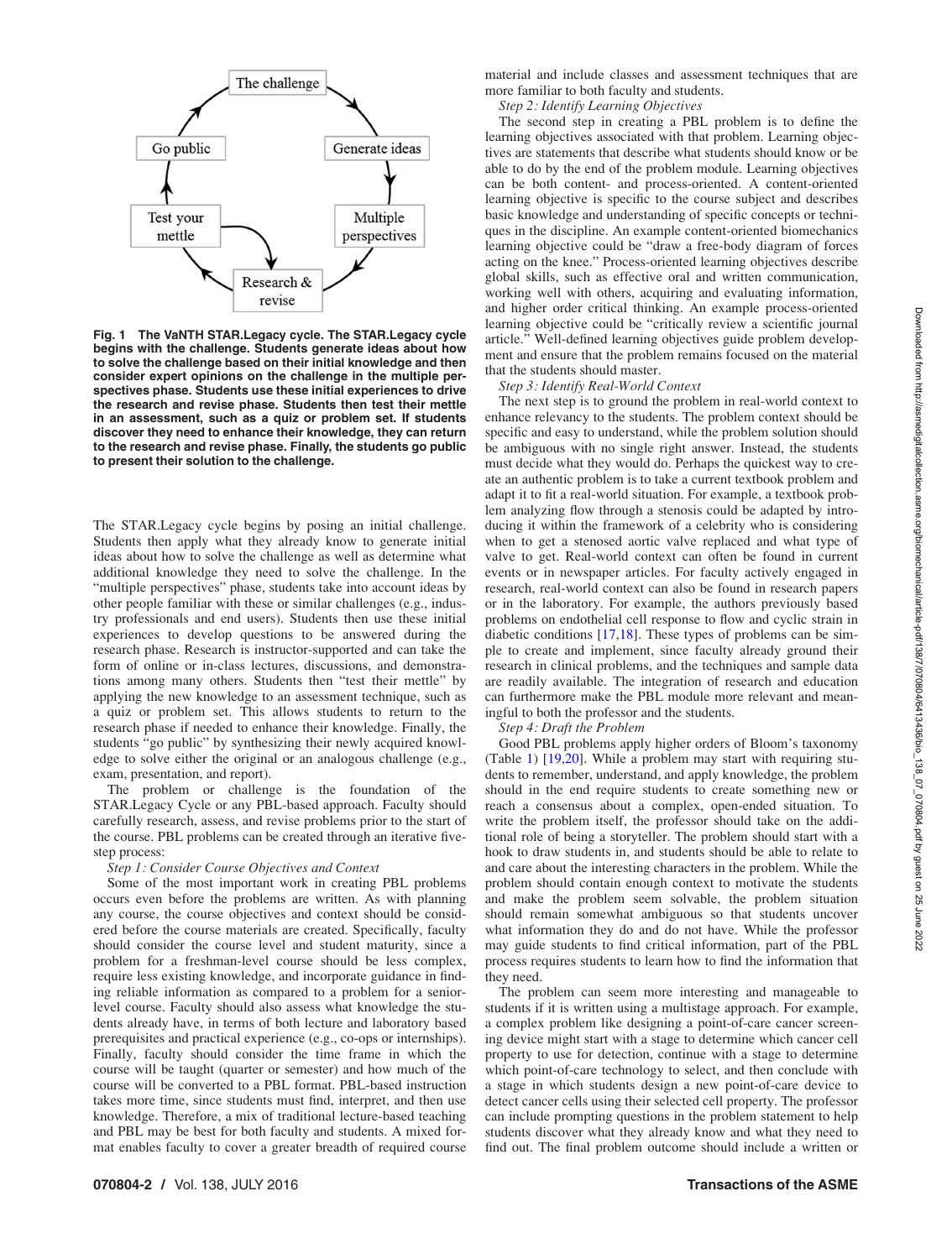#### Table 1 Bloom's taxonomy as originally presented and as revised by Andersen et al.

<span id="page-2-0"></span>

| Bloom et al.  | Anderson et al.         | Definition                                                          | Keywords                                                 | Example                                     |
|---------------|-------------------------|---------------------------------------------------------------------|----------------------------------------------------------|---------------------------------------------|
| Knowledge     | Remembering             | Recall previously learned facts,<br>concepts, definitions           | Define, describe, name, outline,<br>state                | List the valves in the heart                |
| Comprehension | Understanding           | Comprehend the meaning of and<br>interpret a problem                | Explain, translate, rewrite,<br>summarize                | State the problem in your own<br>words      |
| Application   | Applying                | Use a concept in a new situation                                    | Compute, predict, demonstrate,<br>solve                  | Calculate cardiac output                    |
| Analysis      | Analyzing               | Separate material into component<br>parts to see interrelationships | Compare, contrast, diagram,<br>break down, differentiate | Troubleshoot a faulty heart valve<br>design |
| Synthesis     | Creating <sup>a</sup>   | Produce something new from<br>component parts                       | Design, generate, plan, construct                        | Design a tissue-engineered valve            |
| Evaluation    | Evaluating <sup>a</sup> | Make judgements about value<br>based on criteria                    | Appraise, conclude, critique,<br>justify                 | Select the most effective valve             |

a Indicates that evaluating comes before creating in the new version of Bloom's taxonomy, since evaluation is often a part of the creation process.

|  | Table 2 PBL problem evaluation rubric from the Institute for Transforming Undergraduate Education at the University of Delaware |  |  |  |  |
|--|---------------------------------------------------------------------------------------------------------------------------------|--|--|--|--|
|--|---------------------------------------------------------------------------------------------------------------------------------|--|--|--|--|

| Criteria         | Desirable (3)                                                                                                                           | Less desirable $(2)$                                                                            | Not desirable $(1)$                                                                      |
|------------------|-----------------------------------------------------------------------------------------------------------------------------------------|-------------------------------------------------------------------------------------------------|------------------------------------------------------------------------------------------|
| Realism          | Based on an actual or fictionalized<br>real-world situation linking topic to<br>learner                                                 | Contrived or contains unrealistic<br>elements that decrease credibility                         | Unrealistic, lacking relevant context                                                    |
| Content          | Addresses significant conceptual<br>issues; directly related to major con-<br>tent goals                                                | Encourages superficial rather than<br>in-depth understanding concepts                           | Relevance of topic peripheral or not<br>apparent                                         |
| Engagement       | Stimulates discussion and enquiry<br>through its relevance and<br>presentation                                                          | Generates limited or superficial<br>discussion; provokes little curiosity                       | Lacks a "hook"; obscure or pedantic<br>presentation                                      |
| Complexity       | Appropriately challenging; group<br>effort and cooperation required;<br>some ambiguity appropriate; integra-<br>tes multiple concepts   | Difficult but may encourage a<br>"divide and conquer" approach.<br>Concepts not well integrated | Solution accessible to most students<br>working alone; focused on single<br>concept      |
| Resolution       | Open to multiple resolutions or mul-<br>tiple pathways to solution, depending<br>on the student assumptions and rea-<br>soned arguments | Resolution is more obvious but<br>allows reasonable opportunity for<br>judgment and discussion  | One right answer is expected; limited<br>opportunity for analysis and decision<br>making |
| Structure        | Progressive disclosure via multiple<br>stages, builds on existing student<br>knowledge                                                  | Staging does not flow well; transition<br>could be improved                                     | Too much or too little information<br>provided at once; short cuts thinking/<br>research |
| <b>Questions</b> | Limited in number, short, and open-<br>ended; encourage deeper<br>understanding                                                         | Most are directive; preempt<br>student-generated learning issues                                | Lead to "yes-no" answers rather<br>than thoughtful discussion                            |
| Research         | Promotes substantive research using<br>multiple resources                                                                               | Research limited to textbook<br>material                                                        | Limited necessity for research                                                           |

Downloaded from http://asmedigitalcollection.asme.org/biomechanical/article-pdf/138/7/070804/6413436/bio\_138\_07\_070804.pdf by guest on 25 June 2022 Downloaded from http://asmedigitalcollection.asme.org/biomechanical/article-pdf/138/7/070804/6413436/bio\_138\_07\_070804.pdf by guest on 25 June 2022

oral communication requirement. However, these can move beyond the typical 8–10 pages report or PowerPoint presentation to include print advertisements, executive summaries, sales pitches, or even an infomercial. Finally, students should be encouraged to engage in formative assessment to monitor their own learning and their team's progress as well as summative assessment of their problem solution at the module conclusion.

Step 5: Evaluate the Problem

Finally, the professor should evaluate the problem or perhaps better have a teaching assistant or colleague to evaluate the problem. A sample evaluation rubric from the Institute for Transforming Undergraduate Education at the University of Delaware (Table 2) addresses how well the problem appeals to students, how the students will learn from the problem, how well the problem statement is structured, and what the student outcomes from the problem will be [\[21](#page-8-0)]. Problems can be evaluated and rewritten prior to the course; however, the most useful evaluation may come after the problem has been implemented in the course. Some professors may become discouraged when a particular

problem module does not work perfectly the first time. However, most successful problems are rewritten several times before the course starts and after the course ends, and even successful problems have challenges with each implementation in a new group of students.

# Results

#### Example PBL Modules

Introductory Biomechanical Engineering Course (Drexel University, Junior-Level Students). A junior-level introductory biomechanical engineering course at the Drexel University was transformed into a PBL format. The goal was to educate biomechanical engineers such that they would gain increased ability to translate fundamental research into new technology. The official prerequisites for this course were freshman-level math, physics, chemistry, and biology. However, since most students were junior mechanical engineering majors, they had completed statics,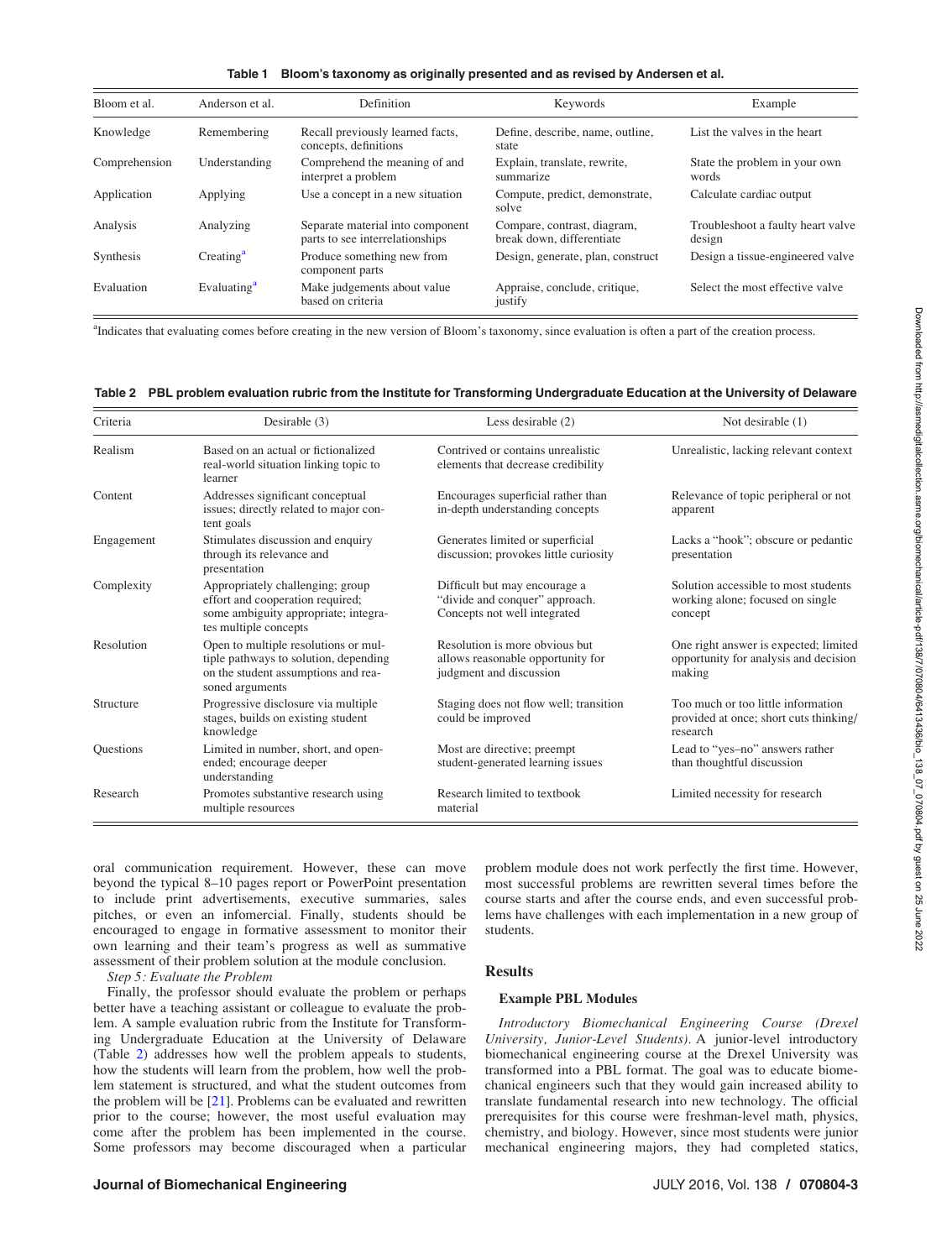Downloaded from http://asmedigitalcollection.asme.org/biomechanical/article-pdf/138/1701386/a413436/bio\_138\_07\_070804.pdf by guest on 25 June 2022 Downloaded from http://asmedigitalcollection.asme.org/biomechanical/article-pdf/138/7/070804/6413436/bio\_138\_07\_070804.pdf by guest on 25 June 2022

dynamics, mechanics of materials, fluid mechanics, and controls. The 10-week course had four modules, each motivated by a real-world problem which demonstrated how a mechanical engineering principle could be applied to biological systems. In the biomechanics module, students assessed the fluid and tissue mechanics of lung function in a cystic fibrosis patient. In the biomanufacturing module, students created a bioreactor to tissue engineer a lung with a focus on recreating the mechanical environment. In the biomicrofluidics module, students developed a low-cost device to detect or monitor HIV/AIDS. And in the bioinspired robotics module, students designed and modeled a prosthetic limb for running and jumping. The biomechanics module is provided below as an example.

#### Learning Objectives

- Describe respiratory system anatomy, physiology, and mechanics.
- Design, conduct, and interpret biomechanical engineering experiments.
- Analyze changes in the mechanical properties of proteins, cells, and tissues in health and disease.
- Evaluate current medical techniques and propose a new technique.

Real-World Context. A 10-yr-old patient (Sarah M.) suffered from cystic fibrosis and recently was given 1–3 months to live unless she received a lung transplant. Sarah was too young for an adult lung transplant, but no pediatric lungs were available. Her parents petitioned Health and Human Services Secretary Kathleen Sibelius to intervene, but she refused. However, a federal court judge granted a temporary order that allowed Sarah to join the adult organ transplant list, and she subsequently received a double lung transplant. Sarah's case resulted in a permanent change that enables children under the age of 12 to be considered for adult organ transplantation.

While lung transplants can save patients' lives, they are not without risks. Specifically, the patient trades the challenges of the original disease with the challenges of transplant disease due to medications used to prevent rejection. It is therefore critical to determine the time at which a cystic fibrosis patient needs a lung transplant. Kathleen Sibelius appoints you as the lead engineer to determine how to measure lung function decline in patients with cystic fibrosis. This test will be used to determine when to put a cystic fibrosis patient on the lung transplant list.

Problem Presentation. The challenge was presented in a multiphase approach over the course of several class sessions, with assignments of increasing complexity due at each phase:

Phase 1: The professor provided students with a written handout describing the problem and key learning issues. For example, students were asked which fluid and solid mechanics principles they needed to use to analyze lung function as well as what lung anatomy and physiology concepts they needed to know to understand how cystic fibrosis damages the lungs. Students discussed what they knew about cystic fibrosis and lung physiology and described initial ideas for how to test lung function. Each student in the team was then tasked with researching a learning issue which would be presented to the rest of the team at a later session (STAR.Legacy Cycle: The challenge and Generate ideas).

Phase 2: A pulmonologist from the Drexel College of Medicine presented a minilecture on lung function, pulmonary function tests, and cystic fibrosis. Students then used these concepts to analyze pulmonary function tests from healthy and diseased patients (STAR.Legacy Cycle: Multiple perspectives).

Phase 3: Students presented what they had discovered about their learning issue to the rest of the team. They then took a group quiz to assess the depth of their knowledge. Finally, they developed several initial ideas of pulmonary function tests that could be used in cystic fibrosis patients (STAR.Legacy Cycle: Research and revise and Test your mettle).

Phase 4: Students participated in a lung laboratory. Porcine lungs were obtained from a local abattoir and treated to simulate human disease. One lung was maintained in phosphate-buffered saline to simulate healthy conditions; one lung was obstructed in the bronchus to simulate obstructive lung disease due to bronchial narrowing (e.g., cystic fibrosis); one lung was incubated in collagenase to simulate obstructive lung disease due to loss of alveolar structure (e.g., emphysema); one lung was incubated in formaldehyde to simulate restrictive lung disease due to tissue stiffening (e.g., pulmonary fibrosis). On the day of the lab, each lung was connected via a main bronchial tube to an air bladder with a pumping bulb and a pressure gage (Fig. [2\)](#page-4-0). Students measured the pressure required to inflate the lung to a given volume. As the final deliverable, students prepared a one-page executive summary justifying the pulmonary function test they selected for cystic fibrosis patients as well as a short lab report (STAR.Legacy Cycle: Test your mettle and Go public).

Since the mechanical engineering students did not have experience in anatomy or physiology, the faculty provided online anatomy textbooks describing lung structure and online videos describing lung function. Students were provided with a lab guide to direct their inquiry since lab time was limited. With more time, students would have created their own process to determine which lung modeled each disease. Finally, several of the submitted executive summaries did not meet expectations. Formative feedback was provided, and all the student teams were given the opportunity to revise and resubmit.

Problem Evaluation. The problem was evaluated by examining student journals, deliverables, and pre/postcourse evaluation. Students felt that they learned best from the pulmonologist minilecture as well as from online videos describing lung function. Some students even went on to watch additional online videos about cystic fibrosis, and others related their learning about cystic fibrosis to how they as engineers could design devices to help patients with other disease (e.g., asthma). For student deliverables, four out of five student teams logically defended a pulmonary function test for cystic fibrosis. The students based their choice on lung physiology and their experience in the lung laboratory. For the lung laboratory, all five student teams successfully identified the simulated disease in each porcine lung. In the postcourse evaluations, students felt that the problem exposed them to practical implications of biomechanics, prepared them to function in an engineering work environment, and provided insight into a career as a biomechanical engineer. Future iterations of this problem would change the deliverable to one with more ambiguity, since most of the teams selected the same pulmonary function test. In addition, an example executive summary would be provided to guide students in how to write an effective short document.

Solid Biomechanics Laboratory (WPI, Junior-Level Students). Project-based laboratories are integrated throughout the biomedical engineering curriculum at the WPI. Here, we report on our efforts to develop a completely challenge-based tissue biomechanics laboratory course at the junior level and discuss the results of two offerings of the course. Although WPI does not allow official prerequisites for any course, the recommended background for this challenge-based solid biomechanics course was statics and mechanics of materials (stress analysis). The 7-week course had two biomechanics challenges, each posed by an orthopedic surgeon. The first challenge concerned the inconsistent clinical results for thermal capsulorrhaphy. The second challenge focused on the development of an osteoporotic bone model. The thermal capsulorrhaphy challenge is provided below as an example.

#### Learning Objectives

- Design and execute experiments to characterize the mechanical properties of biological tissues (specifically tendon and bone).
- Fit experimental data to a mathematical model.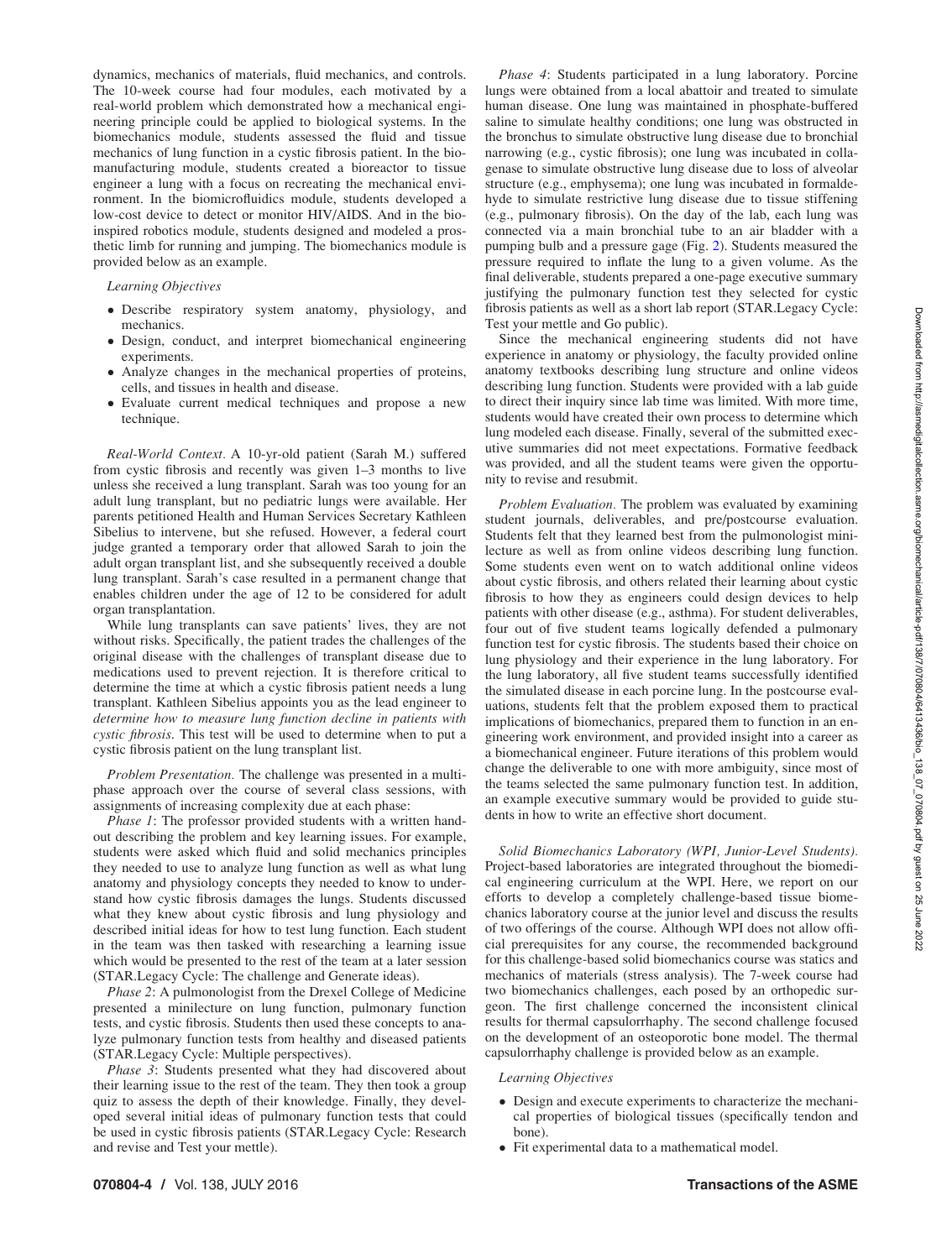<span id="page-4-0"></span>

Fig. 2 Introductory biomechanical engineering course: Pig lung laboratory. Porcine lungs were treated to simulate human disease, where lung B was restricted (stiff, formaldehyde treatment), lung C was healthy (saline), lung D was obstructed (bronchial narrowing and obstruction), and lung E was obstructed (loss of alveolar structure, collagenase treatment). Students recorded the pressure required to inflate each lung to a given volume and used these data to determine which lung simulated which disease.

- Test hypotheses statistically.
- Identify a problem, communicate results and conclusions, and work effectively in teams.

Real-World Context. Heat-induced shrinkage of tendons has been used to treat joint instability; however, the long-term clinical results from this treatment have been inconsistent. Your challenge is to determine if heat treatment adversely affects the viscoelastic properties of tendons and comment on the clinical ramifications.

Problem Presentation. The students solved their challenge in a series of phases which paralleled the steps in the STAR.Legacy Cycle. In each phase, extensive feedback was provided by the instructor, mostly formative, but also summative, based on several individual and team-based assignments.

Phase 1: An orthopedic surgeon presented the challenge with background data, examples, and images from his/her clinical practice. The team then researched the problem in primary clinical and engineering literature and created a memo addressed to a job manager that summarized their approach to the challenge. The one-page memo included the problem statement, primary literature background, and proposed approach based on clear rationale (STAR.Legacy Cycle: The challenge and Generate ideas). Individual homework assessing soft tissue mechanics knowledge was also assigned.

Phase 2: Based on proposal feedback and preliminary tests on surrogate materials (e.g., leather or rope), the team submitted a detailed experimental design including an objective and rationale, materials and equipment, methods and assumptions, proposed analysis (mathematical and statistical), and example calculations with an order of magnitude estimation of results (STAR.Legacy Cycle: Multiple perspectives). Other teams provided peer

feedback regarding procedure completeness and clarity (i.e., Could they perform the test based on the written procedure?). Each individual student also completed a pilot test using a synthetic material and handed in the lab notebook write-up of the test data as a homework assignment.

Phase 3: The team then performed a sufficient number of replicate tests on the biological tissue model (e.g., pig tendon; controls and heat-treated) for statistical validity. A description of the entire project and these initial results were submitted as a one-page executive summary. If not successful in the first round of testing, the team provided a description of the shortcomings (e.g., slipping from grips, insufficient number of samples, and inadequate treatment) and detailed their new approach and modified test procedures with instructor feedback (STAR.Legacy Cycle: Research and revise and Test your mettle). Individual homework assessing ability to analyze instructor-generated test data in MATLAB was also assigned.

Phase 4: Additional tests and analyses were completed as necessary. Each team submitted their final results as an extended abstract including data, analysis, and conclusions (two-page IEEE format) and a 10-min poster presentation to their peers and departmental faculty (STAR.Legacy Cycle: Test your mettle and Go public).

Unlike the introductory course, in this completely problembased laboratory course, no procedures were provided for the students. The student teams developed their own procedures based on primary literature, under the instructor's mentorship; for example, students were required to develop mechanical testing protocols, estimate material properties [[22\]](#page-8-0), and determine the thermal conductivity of various tissues [[23\]](#page-8-0). To solve the challenges, students worked in teams of three to research the problem in medical and engineering literature and develop a hypothesis or model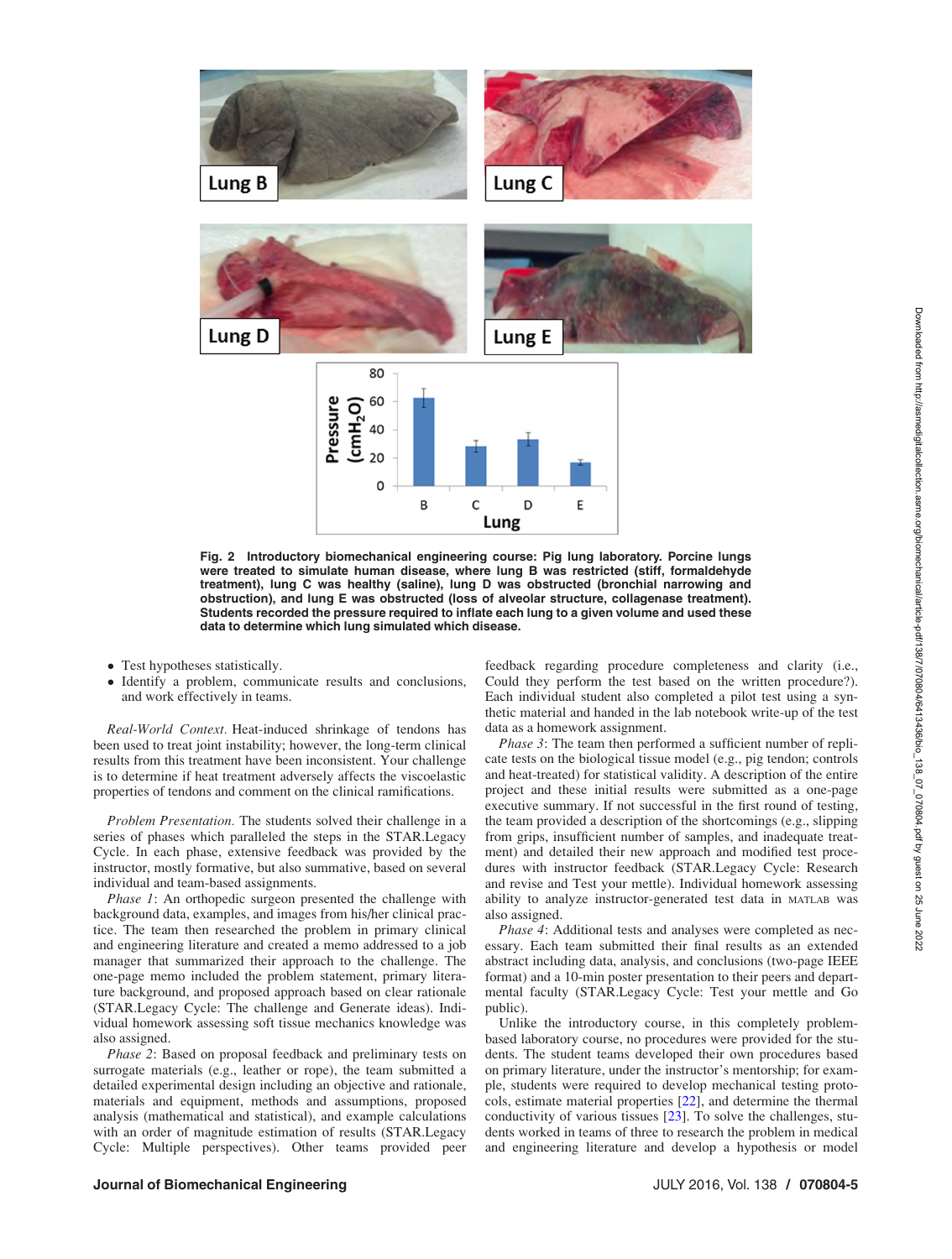|  |  | Table 3 Example assessment guide for two-page summative abstract |  |  |  |  |
|--|--|------------------------------------------------------------------|--|--|--|--|
|--|--|------------------------------------------------------------------|--|--|--|--|

| Area                                                                                       | Expert level                                                                                                                                                                                                                                                                                                                                                                               | Comments |
|--------------------------------------------------------------------------------------------|--------------------------------------------------------------------------------------------------------------------------------------------------------------------------------------------------------------------------------------------------------------------------------------------------------------------------------------------------------------------------------------------|----------|
| Content and context: problem<br>identification (1 pt)<br>Content: approach (rationale) and | Objectives, motivation, and relevance are clearly and persuasively<br>established<br>Translate challenge into problem that can be approached<br>Background research into each area demonstrated<br>Persuades reader to recognize the validity of a point of view                                                                                                                           |          |
| methods $(2 \text{ pts})$                                                                  | Accurate and complete explanation of key concepts and theory<br>Approach to problem based on literature and sound rationale<br>Details of approach based on literature and sound rationale (do not need<br>references this time)                                                                                                                                                           |          |
| Content: data, analysis, and<br>conclusions (3 pts)                                        | Clear and concise description of analyzed data (parameter values)<br>including statistics (mean, SD, CV%, p values, rms error, and $R^2$ )<br>Interpretation of the data (does it make sense in terms of general<br>mechanical data and with respect to the literature)<br>Comparison of data to the literature (are the values in the published range)                                    |          |
| Reader's needs/document flow<br>$(2 \text{ pts})$                                          | Abstract must be clear and concise and have quantitative values<br>Organization effectively assists reader in understanding information<br>Sufficient detail is to allow the reader to understand the content and make<br>judgments about it<br>Information presented clearly relates to the central report points<br>The information is presented in a smooth-flowing and logical fashion |          |
| Professional standards (2 pts)                                                             | Terms/jargon are properly defined when first used<br>Sentences are complete, grammatical, and flow together easily<br>Tone is objective with a full range of interpretation of results presented<br>Others' opinions are referred to neutrally without attacking<br>References in proper format (others' data should be cited!!)                                                           |          |
| <b>Questions</b>                                                                           | What would you ask the authors?<br>Is there anything novel or outstanding that deserves mentioning?<br>Are there any major problems you see that need addressing?                                                                                                                                                                                                                          |          |

system in theory. They then designed and completed experiments to test their hypotheses or validate their designs. Finally, they presented their findings to their peers both orally and in writing and compared their values to those in the literature. The majority of class time was used to discuss the assignments in various draft stages and to provide formative feedback. A few lectures were dedicated to theory (viscoelasticity, torsion, etc.). A peer writing tutor from the "Communication Across the Curriculum" program ran two in-class sessions to discuss well and poorly written model documents and provided feedback for the students on their proposals' style and organization.

Two further assignments were given to assess individual student progress and to assure that all the students understood how to use the equipment, run an experiment, and analyze and interpret data: (1) lab practicums in which each student set up and ran an experiment demonstrating knowledge of safety and testing techniques and (2) homework problems in which students were given mock data to analyze. Both were summative assessments of individual performance.

Problem Evaluation. Not surprisingly, the students were uncomfortable with the ambiguity associated with complex laboratory problems at first. As the term progressed, they became more confident in attacking the open-ended challenges, developing their own experimental designs, and communicating their ideas. The students thought that the homework assignments were helpful in clarifying how the theory could be used to analyze the experimental data. They did not, however, like the fast pace of the course and keeping track of drafts and assignment rewrites that were due almost every other day. Most of the teams worked well together, although mediation was needed in one case.

Although the course was "writing intensive" by the challengebased nature of the course, the students appreciated learning how to write in a range of professional formats. As the students had limited experience with professional writing, a large amount of class time was used for providing models and formative feedback on various draft stages. In some cases, the students copied the

model document format too closely where it was not appropriate, and in the group assignments the level of written work generally represented the best writer in the group, thus obscuring assessment of individual progress.

The main reason for having two challenges was to assess how well students were able to progress in their ability to solve openended problems and to transfer their knowledge from one situation to another. Qualitatively, all the groups made substantial progress in the second challenge by proposing clearer experiments and more rational methods justification, as judged by formative assessments throughout the term. On the other hand, two full challenges proved to be too much work for a single 7-week term. It was not possible to complete the second challenge so only one or two samples were tested.

The grading was made as objective as possible by using a set of grading rubrics (based on Ref. [[24\]](#page-8-0)), which also served to clarify assignment requirements for the students. Assessment guides were also created (e.g., for the two-page abstract, see Table 3). The proposal grades improved significantly from  $7.65 \pm 1.50$  for the first challenge to  $8.63 \pm 1.01$  for the second challenge  $(p < 0.02$ , unpaired *t*-test). Furthermore, the experimental design scores increased from  $7.71 \pm 0.85$  for the first challenge, to  $9.01 \pm 0.68$  for the second challenge ( $p < 0.001$ , unpaired t-test). Unpaired tests were used since the team memberships were different for each challenge. Assignments with formative assessments could not be compared statistically.

## **Discussion**

Problem-based instruction offers an effective means of facilitating learning by compelling students to solve authentic problems through a self-discovery process. In this paper, we present guidelines to creating effective PBL problems. We also provide two examples of PBL implementation in biomechanics courses to demonstrate how these PBL guidelines can be used in problem development, implementation, and evaluation.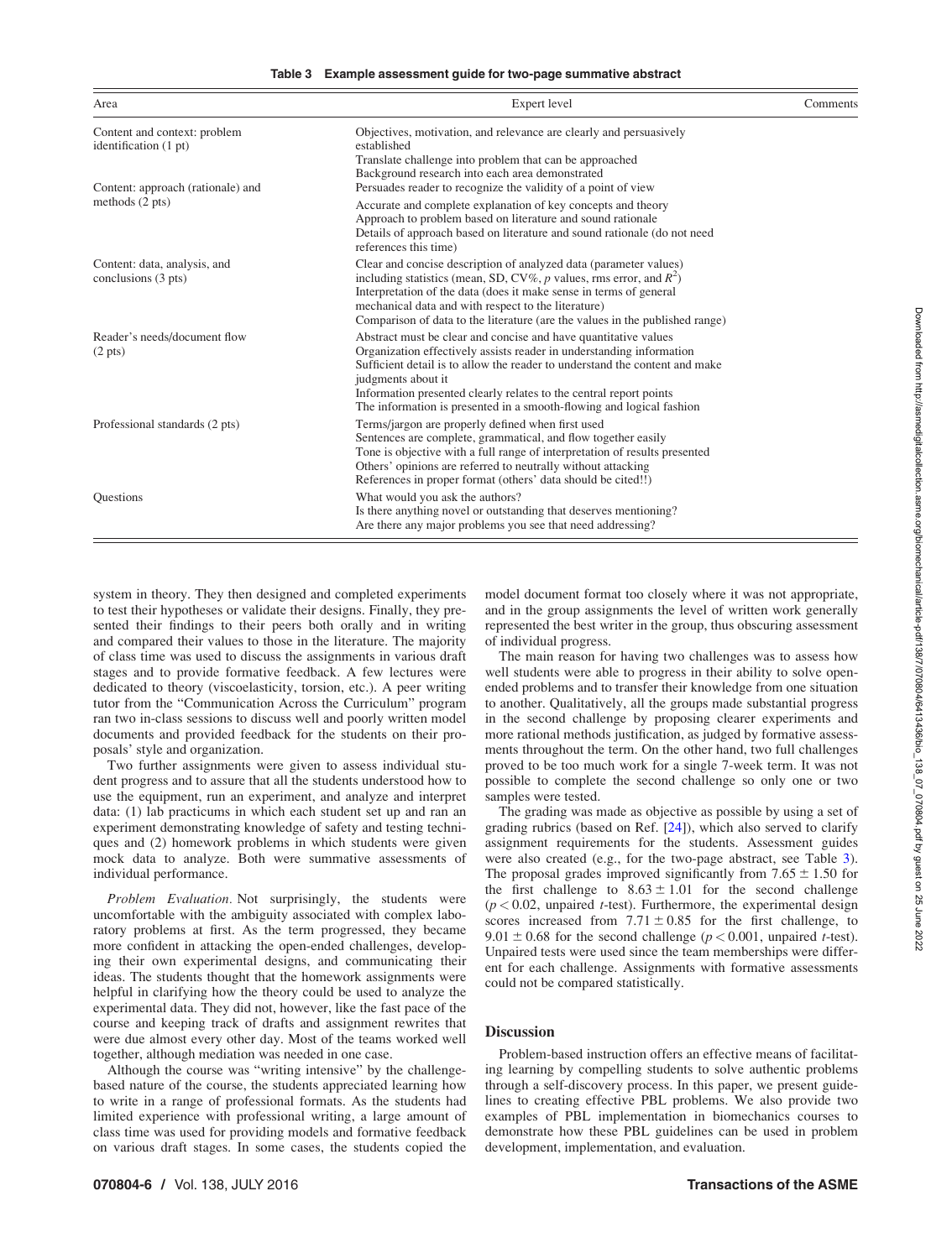Advantages of PBL. PBL develops some of the most important characteristics of college graduates, including the ability to define a problem, gather and evaluate information related to that problem, and develop solutions to address the problem; high-level communications, computational, technological, and informational abilities to gain and apply new knowledge; initiative, motivation, and persistence; the ability to work well with others, especially in a team setting; and the ability to use all of the above to address specific problems in complex, real-world settings [\[10](#page-8-0)]. PBL also emphasizes critical skills needed by biomechanical engineers in industry, specifically ABET a–k outcomes that are ranked most important by employers [[11\]](#page-8-0). These include communicate effectively (g), engineering problem solving (e), apply math, science, and engineering (a), and teamwork (d). PBL also facilitates incorporation of active-learning techniques into the classroom, which have been shown to increase student performance, and helps students bring theory into practice and learn how to engage in life-long learning [\[13](#page-8-0)].

PBL has been demonstrated to have significant impacts on student learning and retention. In several reviews of PBL in medical education, students in PBL curricula found their programs to be more challenging, motivating, and enjoyable than conventional instruction. These reviews produced mixed results of student performance, showing that students in PBL curricula had less or equivalent factual knowledge with better or equivalent clinical performance [[25–28](#page-8-0)]. A more recent meta-analysis that included studies beyond medical education showed mixed results in knowledge gained by students in PBL courses. However, students' ability to apply and retain knowledge was significantly enhanced [[29\]](#page-8-0). When PBL outcomes were assessed relative to the knowledge structure level, with the understanding of concepts at the lowest level, understanding of principles linking concepts at the middle level, and linking of concepts and principles to application at the highest level, students in PBL courses performed better at the middle and highest knowledge structure levels [[7](#page-8-0)].

In the VaNTH Center, an introductory biomechanics course was taught in both traditional and challenge-based instruction modes with as many variables as possible held constant between the two courses. Student performance was compared for specific knowledge-based final exam questions, and their perception of the course was assessed using surveys and questionnaires. Students in the challenge-based instruction class performed significantly better on the more difficult knowledge-based questions, whereas there was no significant difference on the less difficult knowledge-based questions. Course evaluations for a single instructor who taught both course formats showed that students enjoyed the challenge-based instruction class more and rated the instructor more highly when he taught in the challenge-based instruction mode [\[30](#page-8-0)].

PBL appears to be especially well suited for biomechanics and biomedical engineering laboratories in which quantitative measurements of complex and variable biological systems are required. In particular, the hands-on biomechanics laboratories provided an authentic context for students to attack their problems and an opportunity to observe how the physical world compares to the theoretical descriptions taught in the classroom. Biological test specimens and industry-standard test machines introduced students to the difficulty in sample preparation and gripping and the complexity of dealing with nonlinearity, nonhomogeneity, and variability inherent in biomechanical measurements. The variability of biological specimens naturally leads to the necessity of statistical treatment of the data for hypothesis testing (an additional ABET requirement).

In our PBL experience, students gained a real world, hands-on learning experience which helped them learn how to approach a problem and improved their ability to work in a team and communicate their goals, methods, data, and conclusions. Students in each of the described classes were able to successfully complete challenging biomechanics modules which required the highest levels of learning in Bloom's taxonomy (e.g., analysis, synthesis,

and evaluation). The students felt that the PBL approach exposed them to important knowledge, challenges, and methods associated with the rapidly changing field of biomechanics. Student evaluations consistently showed that the PBL-based courses were among the students' favorites in their undergraduate education. Faculty also enjoyed working with students to solve open-ended problems through the PBL course and appreciated adding the new technique to their teaching repertoire. A highlight for both students and faculty was the increased student–faculty interaction, which resulted in mentoring opportunities that might not have occurred in a traditional lecture-based course.

Challenges of PBL. PBL implementation is limited by challenges associated with the different teaching modalities. In PBL as in most active-learning techniques, the professor's job changes from delivering information (sage on the stage) to facilitating learning (guide on the side) [\[31](#page-8-0)]. This new role can be challenging for faculty who are accustomed to lecturing, since it requires a different set of skills. Faculty can address this challenge by gradually incorporating PBL into their classes to develop their skills and confidence. For example, a professor could begin by adding small group problem-solving sessions in the middle of lectures or could transform recitations into interactive PBL sessions while maintaining lectures during class time. The new role for the professor can also be challenging for students who are accustomed to having the professor provide the knowledge needed to solve the problems, which can result in poor teaching evaluations. The professor can address this challenge by reminding students of his/her changed role as well as assuring students that PBL is an effective learning technique. Department heads can also support faculty efforts to implement PBL by taking into account the new teaching method when evaluations are used in tenure and promotion decisions or in annual reviews. In our experience, we found that most students appreciate the PBL format as long as the professor is actively engaged during class and available for assistance outside of class.

PBL also can require more faculty time, especially in modifying an established course. Faculty spend additional time developing effective problems and helping students find necessary resources, although much less time is spent creating lecture materials. Since PBL problems should be created and evaluated prior to the start of the course, we recommend that faculty begin to develop problems several months in advance. In our experience, we find that the time is similar to that required to develop entirely new lectures. PBL assignments usually take more time to grade than homework problems or exams. Since the problems are designed to be ambiguous, grading fairly can be difficult but also more interesting and engaging. Rubrics and assessment guides are helpful tools to aid in grading open-ended assignments. In addition, in-class formative assessments can help students produce the expected quality of new types of deliverables (e.g., professional writing). For example, in-class peer review is a time-saving and effective process which provides formative feedback to students while also developing the students' skills in analyzing a document, identifying areas for improvement, and providing constructive suggestions [[32\]](#page-8-0). Finally, the grading burden can be lessened by using online assessments wherever possible, for example, in assessing student preparedness for class through web-based content quizzes.

PBL-based courses usually take more time to cover technical material, and therefore, less content can be covered during the entire course. This can be challenging, especially in a course that is a prerequisite for a higher level course. Faculty can address this challenge by using a combination of PBL and lecture-based approaches. Concepts that require in-depth understanding may be best learned through PBL, whereas those that require only knowledge can be effectively learned in a lecture. Often there are inadequate resources to effectively implement PBL due to large classes, few teaching assistants, or teaching assistants who are not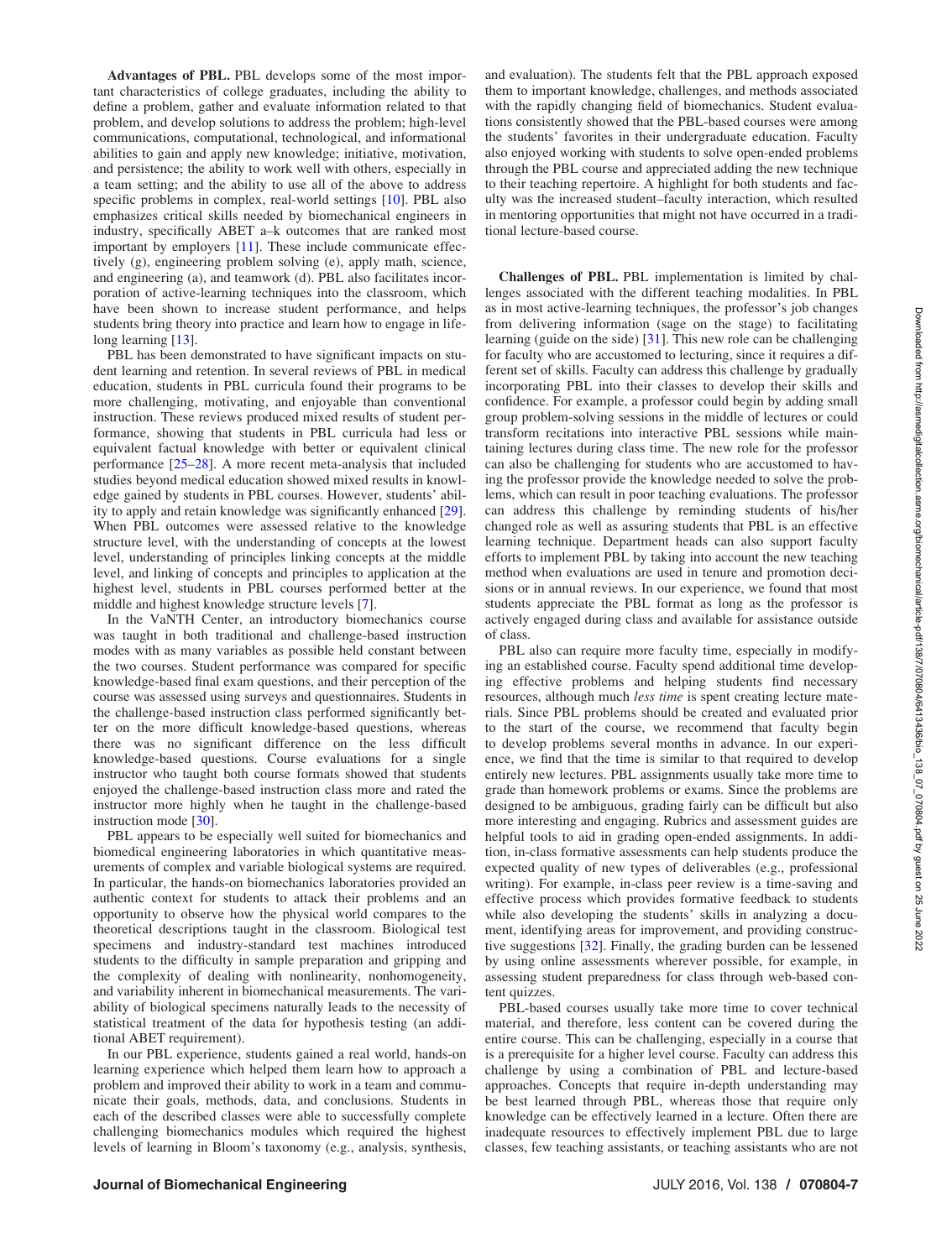

Fig. 3 Solid Biomechanics Laboratory: Online learning modules. (a) Video tutorials detailing how to use the equipment safely were provided via a YouTube channel. Inset: QR-code. These QR-codes that link to the videos were posted in the lab for quick smartphone access.  $(b)$  Video tutorials for using the software were also posted.

experienced in active-learning techniques. Colleges and departments can address these problems by designating specific courses or sections as problem-based, by providing graduate students with instruction in active-learning techniques (which also helps them when they seek academic positions), or by assigning the same teaching assistant to a class for multiple years.

Students also spend additional time determining what information they need, finding that information, and then completing the assignment. As shown previously [[6](#page-8-0)], when students work in the laboratory in teams without the instructor present, they have to learn from their failures and re-engineer solutions for their setbacks. Yet, due to the time limitations within a single term, there may not be enough time to perform a full set of revised experiments. Both the Drexel and WPI courses were fast paced, with assignments due almost every other day. At WPI, learning to use the uniaxial test machine, writing the proposal, and completing the experimental design took a few weeks; thus, the bulk of the mechanical testing was completed in 1 week. The compressed timeframe made time scheduling on the single machine difficult. We suggest that instructors reduce the number of modules and increase time per module, or use a full semester or multiterm format where possible. Furthermore, teaching the students how to use the equipment well enough to perform the challenges required substantial resources. WPI previously developed web-based video tutorials to train the students to use complex (and potentially dangerous) industry-standard materials testing machines (Fig. 3; tutorials can be found on YouTube with search term "WPI Instron") [\[33](#page-8-0)]. Since the instructor and teaching assistant were not required to train each student to use the equipment, students were able to work in lab without continuous oversight. Such tutorials, once they are created, can

decrease the time commitment required for both faculty and students.

Finally, both professors and students may have a fear of failure in PBL classes. Professors may fear that they will lose control of the class or have poor student evaluations. The potential for failure can have a significant impact on tenure and promotion and thereby make implementing PBL especially risky for junior faculty. We recommend that faculty implement PBL slowly to improve skills and confidence as well as discuss PBL implementation in a particular course with the department head before the course begins. Faculty can also provide students with formative feedback to assist them in successfully producing new types of deliverables. In addition, combining PBL assessments with traditional homework and exams will provide students with a variety of ways to demonstrate their understanding of the material. Faculty may also need to move beyond typical evaluations to assess student learning in a PBL course. Specifically, the impact of the course on student problem solving, cooperative learning, inquiry and independent thinking, as well as biomechanical engineering knowledge should be considered. This information can be gained through analysis of student products, structured pre/postcourse evaluations, student journals/logs/impression papers, and individual interviews or focus groups, if possible. For example, student journal entries can be rated from the lowest level of knowledge (telling) to the highest (transforming) to determine how students relate knowledge to new situations.

Universities can encourage faculty members to implement PBL by providing them with both support and incentives. Effective support measures include sponsoring workshops or peer-to-peer instruction in PBL and flipped classrooms, providing formative and summative assessment tools or external assessment expertise, increasing staff, teaching assistant, or grading assistance, and decreasing faculty workload (e.g., reduced service during the period prior to the PBL course). Effective incentives include increased teaching support, nominations for teaching awards, rewarding teaching innovation in tenure and promotion decisions as well as in annual reviews, and less reliance on student course evaluations, in particular, when a teaching technique is used for the first time. These efforts require leadership and commitment to high-quality undergraduate education by department chairs, deans, provosts, and even presidents.

#### **Conclusions**

In the authors' experience, the benefits of PBL far outweigh these challenges. PBL is an effective tool to integrate clinical and translational perspective into biomedical engineering courses. Faculty enjoy greater interaction and engagement with students and appreciate the variety in teaching and evaluation. Students are willing to commit the time and effort to learn material in a PBL course as long as the instructor is an active and helpful guide. Students enjoy the hands-on activities and feel that the PBL format better prepares them for an engineering career. Overall, while there are undoubtedly barriers for implementing PBL in biomechanics, the significant benefits for both students and professors justify increasing PBL implementation in biomedical engineering and biomechanics courses.

### Acknowledgment

This research was funded by an NSF TUES Award No. 1141186 to Alisa Morss Clyne. We thank Adam Canver, Ph.D., Drexel University for assistance with the porcine lung laboratory and Mark Serva, Ph.D., of the University of Delaware Institute for Transforming Undergraduate Education for valuable instruction in PBL. Special thanks also to Dr. John Wixted, M.D., University of Massachusetts Medical School for posing the challenges and Lorraine Higgins, WPI, for aiding in the development of communication tools and rubrics.